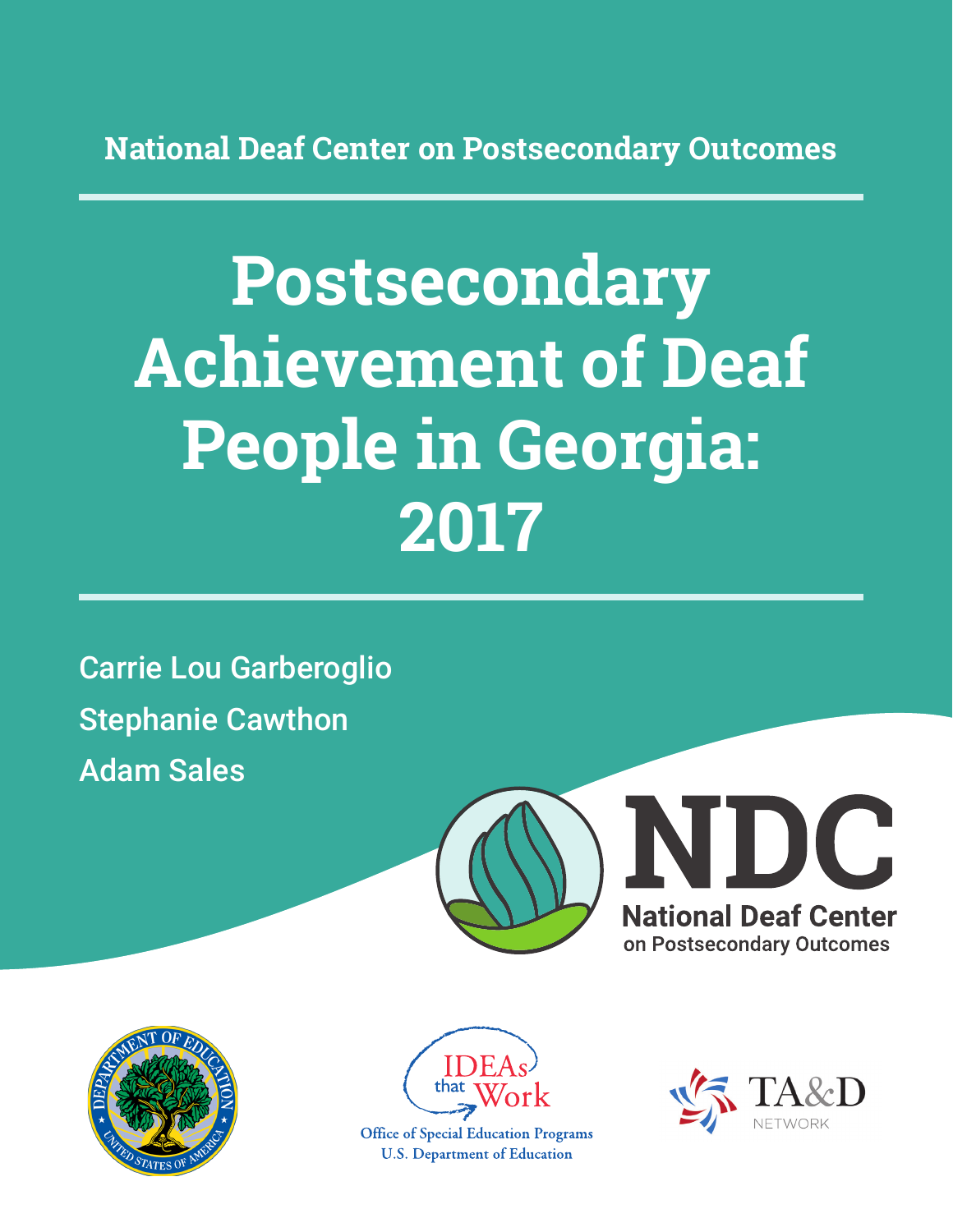This document was developed under a grant from the U.S. Department of Education, OSEP #HD326D160001. However, the contents do not necessarily represent the policy of the U.S. Department of Education, and you should not assume endorsement by the federal government.

2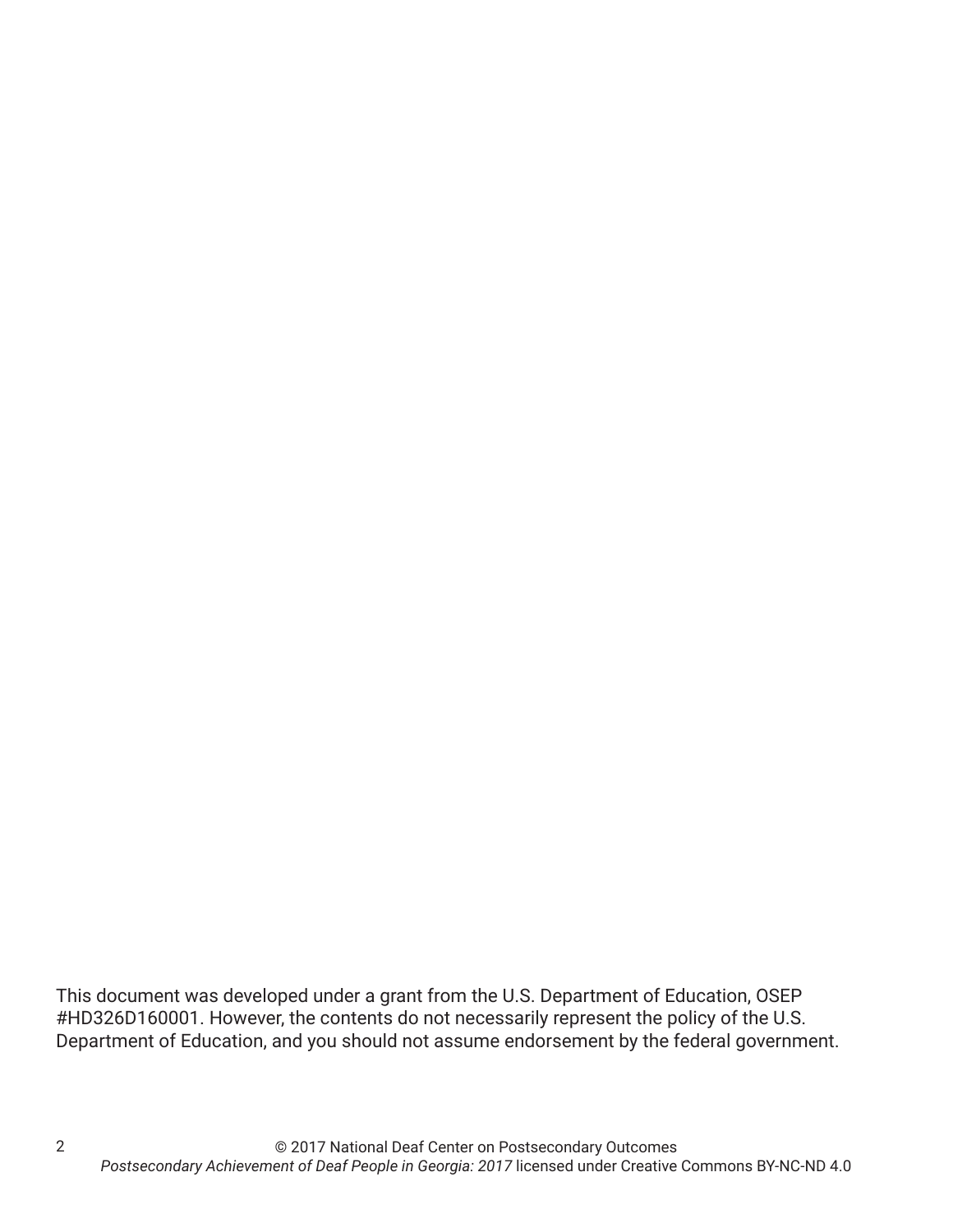Postsecondary experiences of deaf people vary widely across the nation. National reports about educational attainment and employment are available at nationaldeafcenter.org (Garberoglio, Cawthon, & Bond, 2016; Garberoglio, Cawthon, & Sales, 2017). This report provides current estimates of postsecondary achievement in Georgia. We used 5-year estimates of data from the American Community Survey (ACS), a national survey conducted by the U.S. Census Bureau, to generate the findings in this report. More information about this dataset and the analyses are shared in the Methods section at the end of this report.

## **EDUCATIONAL ATTAINMENT**

In the United States, deaf people attained lower levels of education than their hearing peers in 2015, according to national educational attainment data (Garberoglio et al., 2017). Educational attainment also varied across gender, race, and ethnicity.



In this report, we use the term *deaf* in an all-encompassing manner to include individuals who identify as Deaf, hard of hearing, hearing impaired, late deafened, and deafdisabled.

© 2017 National Deaf Center on Postsecondary Outcomes *Postsecondary Achievement of Deaf People in Georgia: 2017* licensed under Creative Commons BY-NC-ND 4.0

**In Georgia,**

**2.3%**

**of 25–64 year**

**olds are deaf.**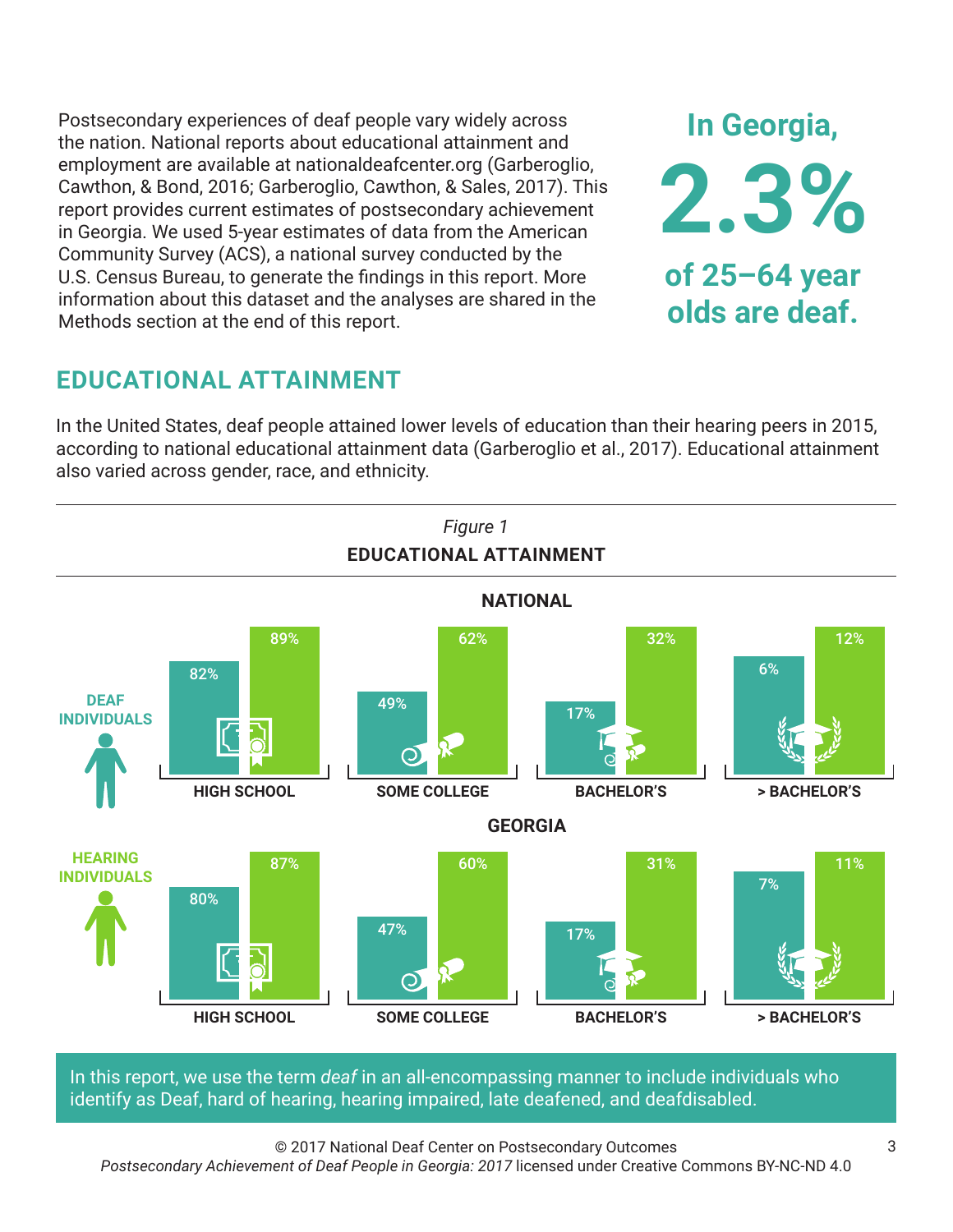#### *Figure 2*

#### **EDUCATIONAL ATTAINMENT IN GEORGIA BY GENDER**



4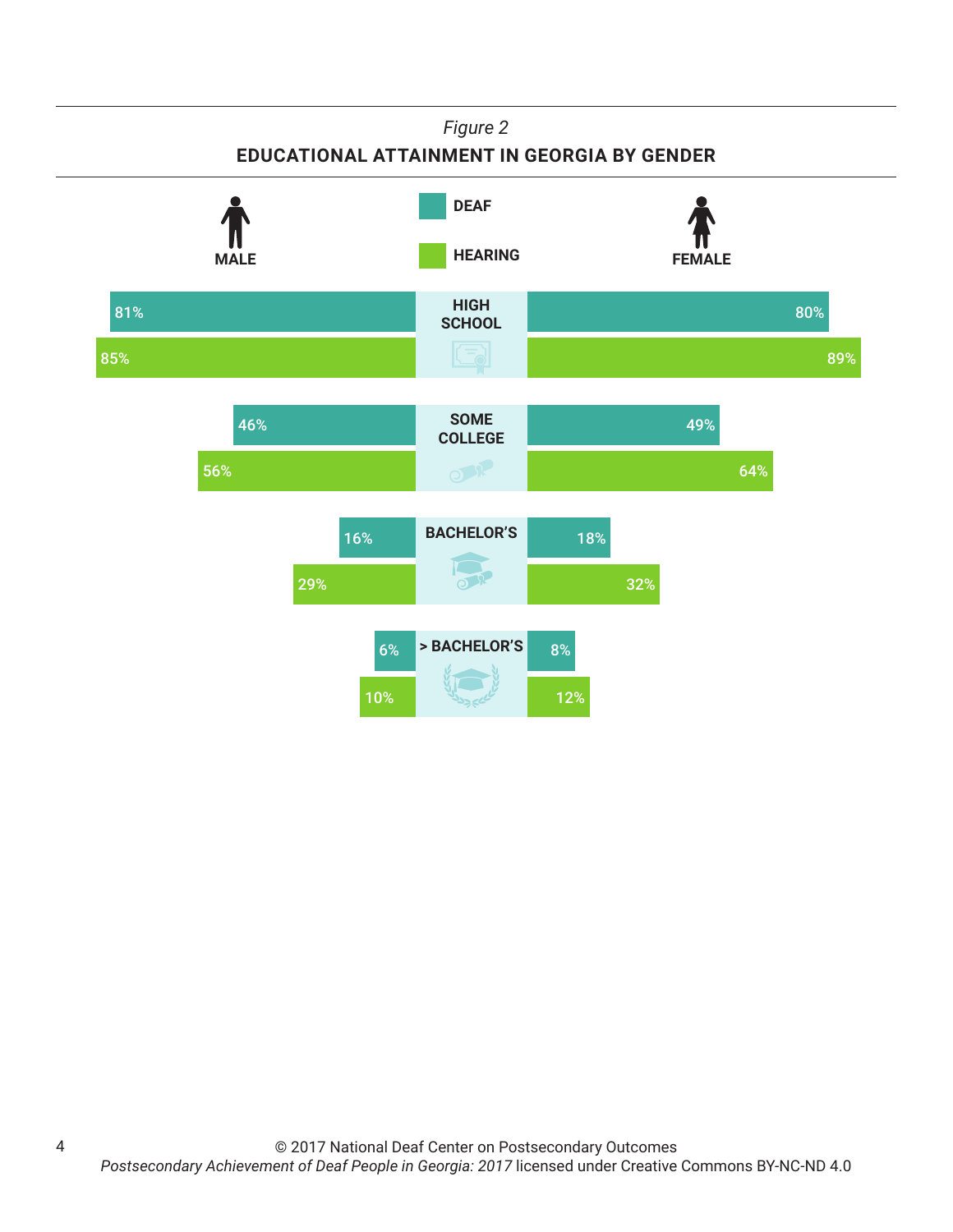#### *Figure 3*

**EDUCATIONAL ATTAINMENT IN GEORGIA BY RACE AND ETHNICITY**



A large percentage of deaf individuals have additional disabilities, and each combination of which results in unique strengths and challenges. Educational attainment rates vary by type of disability. Across the nation, deaf individuals with any type of additional disability reported lower educational attainment levels.

5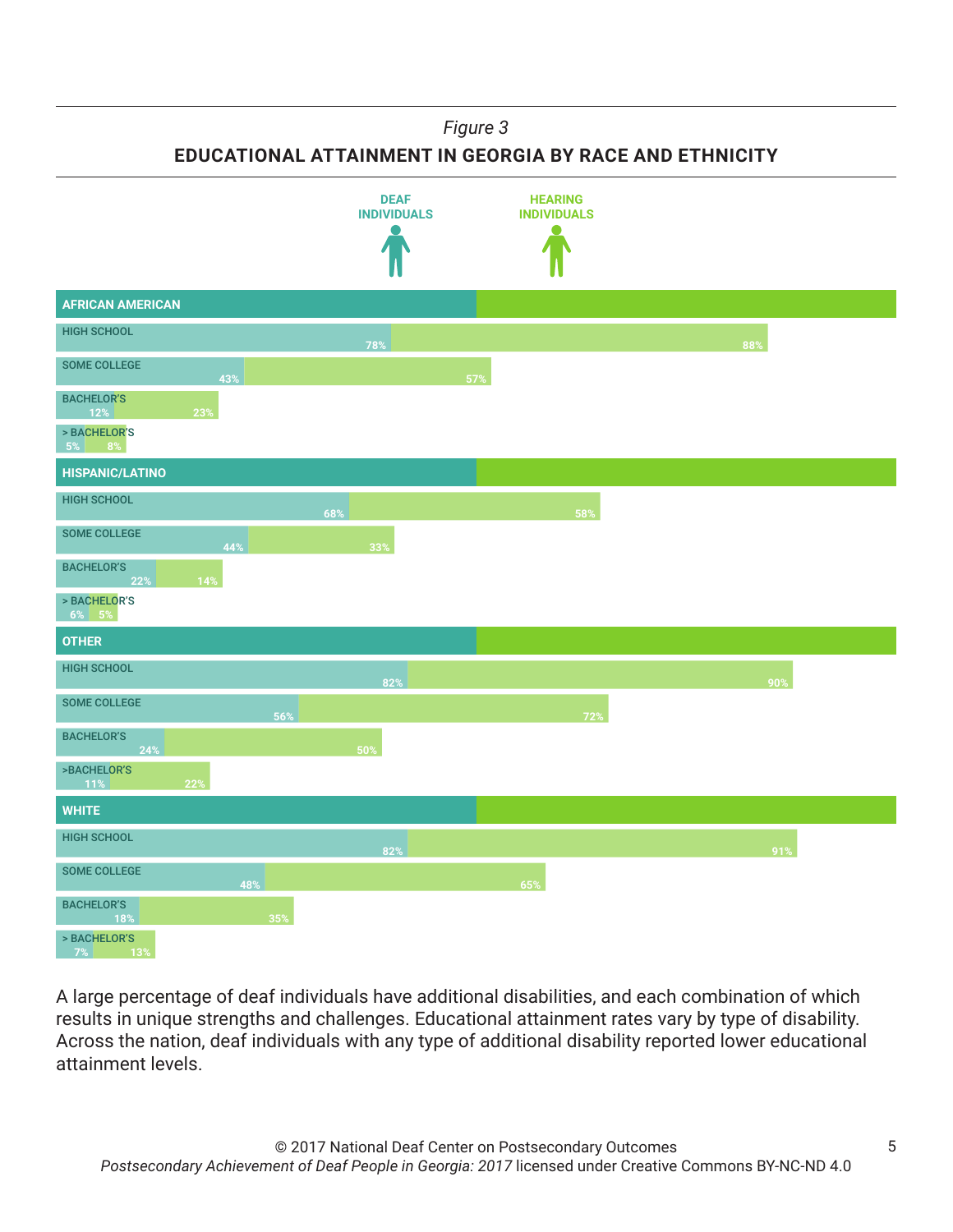## *Figure 4* **EDUCATIONAL ATTAINMENT BY DISABILITY**

|                                  | <b>HIGH</b><br><b>SCHOOL</b> | <b>SOME</b><br><b>COLLEGE</b> | <b>BACHELOR'S</b> | > BACHELOR'S |
|----------------------------------|------------------------------|-------------------------------|-------------------|--------------|
| DEAF + NO ADDITIONAL DISABILITY  | 86%                          | 52%                           | 21%               | 9%           |
| DEAF + ANY ADDITIONAL DISABILITY | 74%                          | 42%                           | 12%               | 4%           |
| <b>DEAFBLIND</b>                 | 71%                          | 37%                           | 11%               | 3%           |

## **EMPLOYMENT RATES**

National employment statistics show lower employment rates among deaf individuals. Almost half of deaf people are not in the labor force (Garberoglio, Cawthon, & Bond, 2016). Employment rates also vary by gender, race, and ethnicity.



© 2017 National Deaf Center on Postsecondary Outcomes

*Postsecondary Achievement of Deaf People in Georgia: 2017* licensed under Creative Commons BY-NC-ND 4.0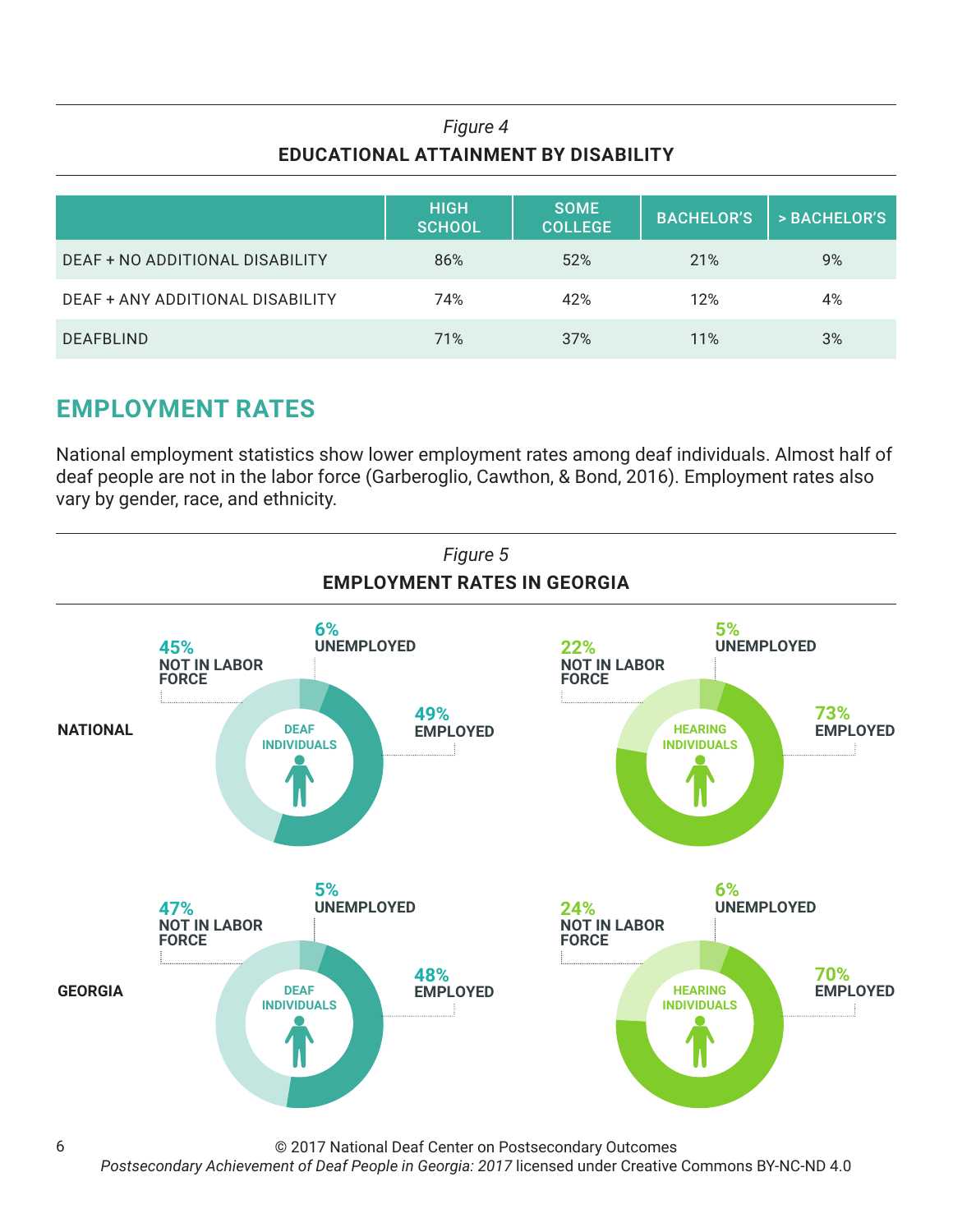



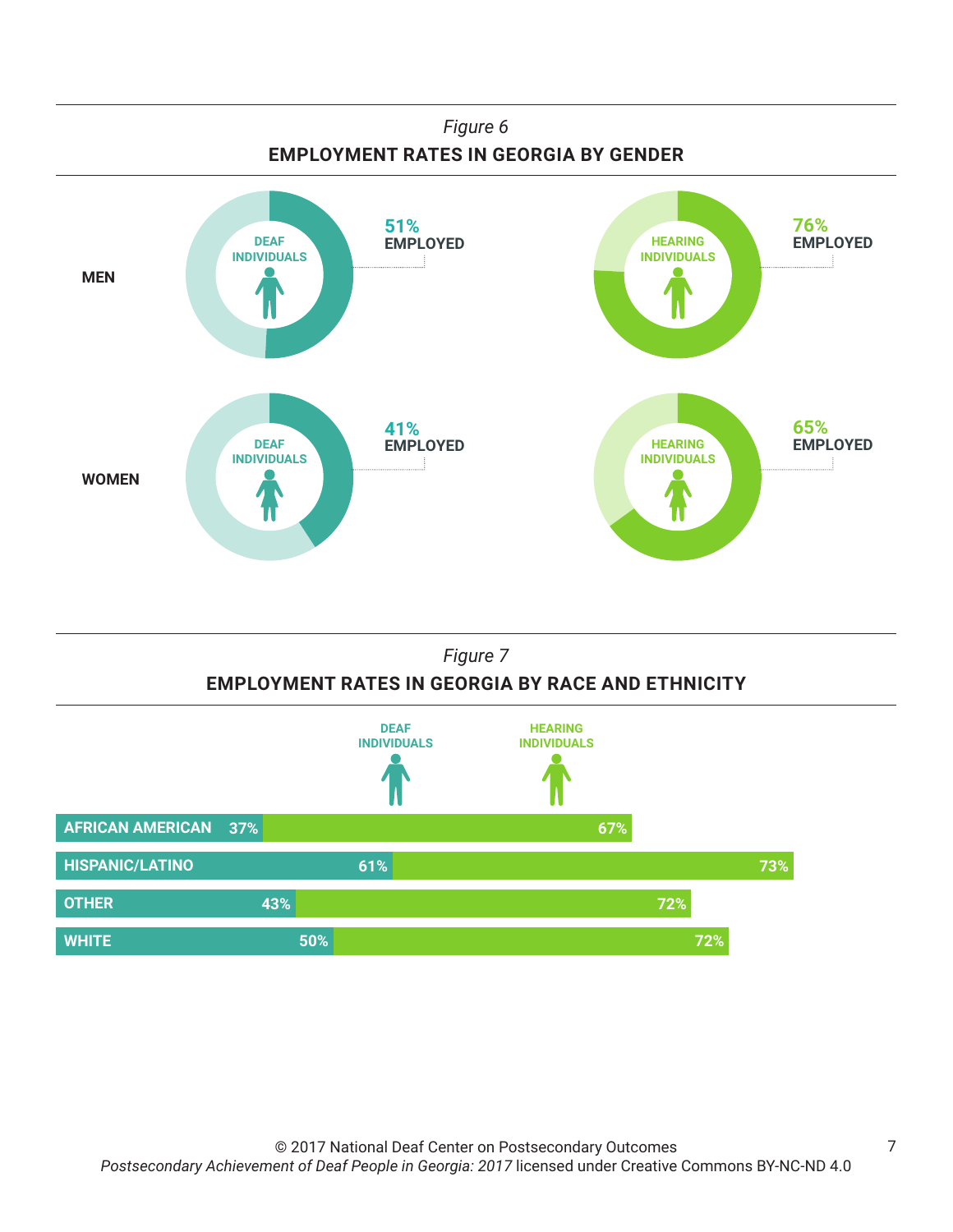### *Figure 8* **EMPLOYMENT RATES IN GEORGIA BY DISABILITY**



# **SUPPLEMENTAL SECURITY INCOME**

Deaf individuals receive supplemental security income (SSI) benefits at different rates across the nation. 11.9% of deaf people ages 25–64 in the U.S. receive SSI benefits. In Georgia, 11.6% of deaf people receive SSI benefits.

## **EARNINGS**

National data show lower median earnings among deaf individuals who were employed full time. Earnings also vary across gender, race, ethnicity, and disability status.



© 2017 National Deaf Center on Postsecondary Outcomes

*Postsecondary Achievement of Deaf People in Georgia: 2017* licensed under Creative Commons BY-NC-ND 4.0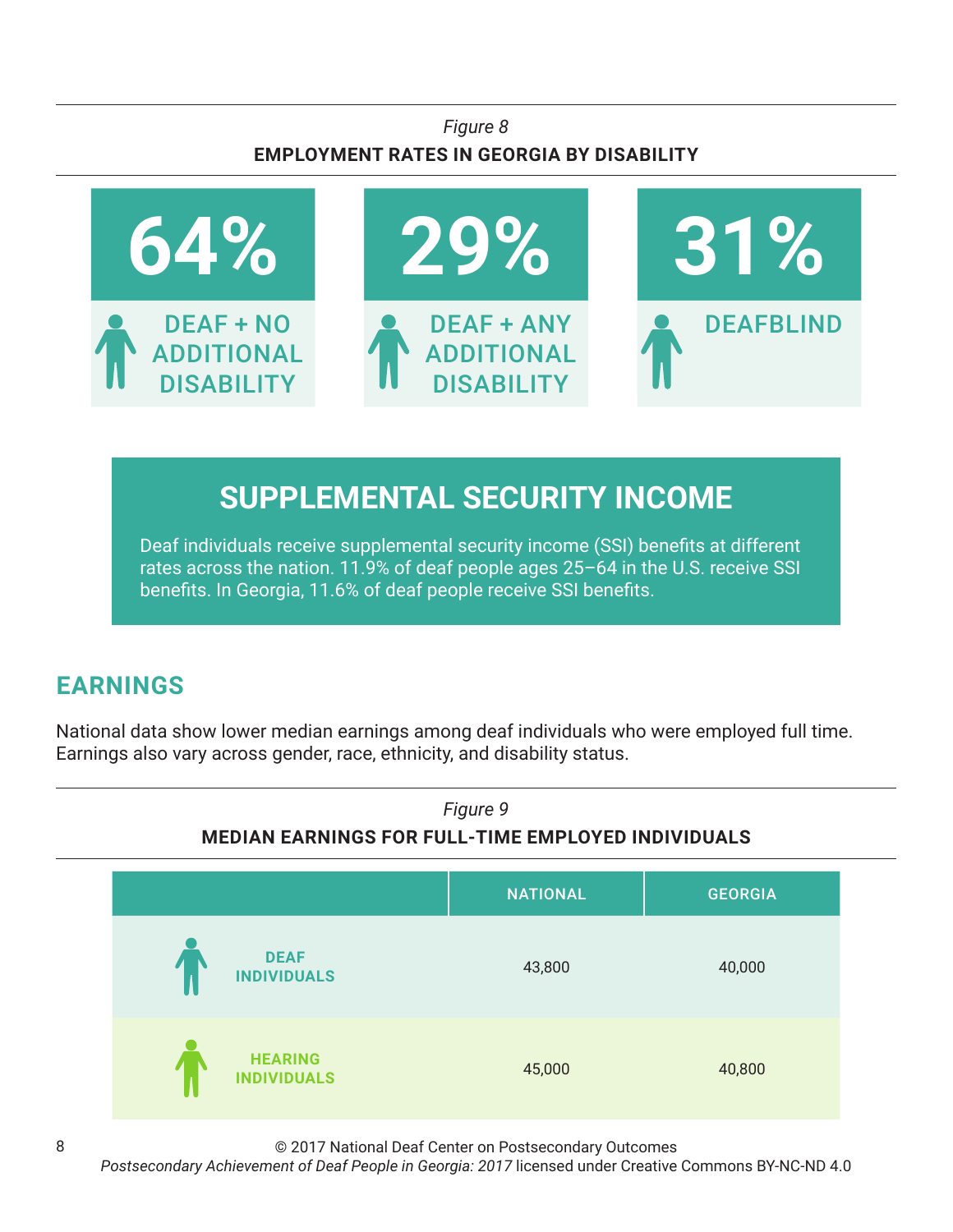*Figure 10*

**MEDIAN EARNINGS FOR FULL-TIME EMPLOYED INDIVIDUALS IN GEORGIA BY GENDER**



*Figure 11*

**MEDIAN EARNINGS FOR FULL-TIME EMPLOYED INDIVIDUALS IN GEORGIA BY RACE AND ETHNICITY**



*Figure 12*

#### **MEDIAN EARNINGS FOR FULL-TIME EMPLOYED INDIVIDUALS IN GEORGIA BY DISABILITY**



© 2017 National Deaf Center on Postsecondary Outcomes *Postsecondary Achievement of Deaf People in Georgia: 2017* licensed under Creative Commons BY-NC-ND 4.0